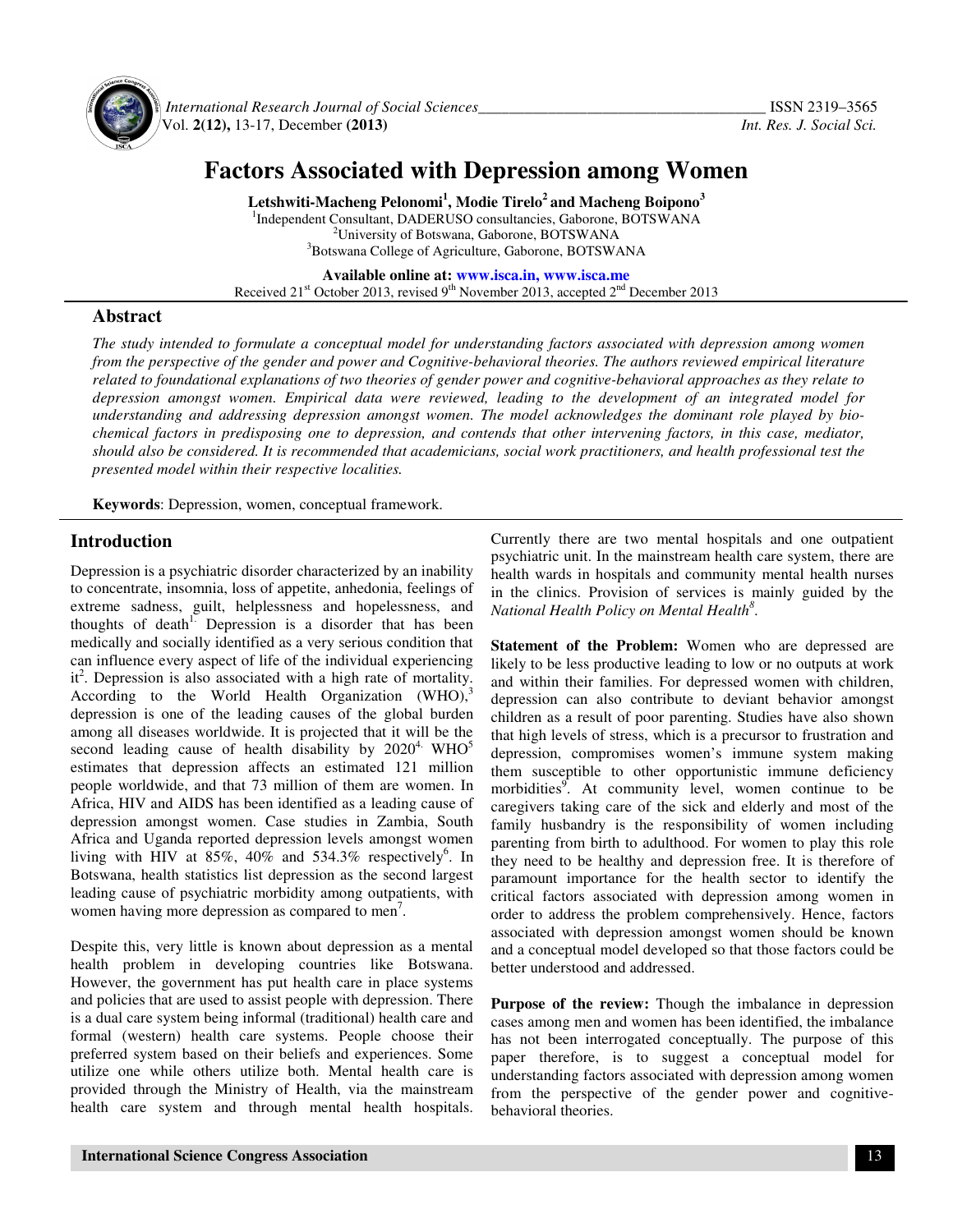**Significance of the review:** The systematically analyzed factors associated with depression provide social workers and other health workers with an empirically-based framework that could inform their practice. The outcomes of the study also contribute empirically-based information for the Social Work profession which could lead to curriculum review in relation to the subject of factors associated with depression among women.

# **Research Methodology**

The authors reviewed literature related to foundational explanations of two theoretical models of gender power and cognitive-behavioral approaches as they relate to depression amongst women. Data from studies done worldwide was used to develop an integrated model for understanding depression among women. The interrelationships between associated factors were interrogated leading to the development of an integrated model for addressing depression amongst women.

**Literature Review: The theory of gender and power:** Coined by Robert Connell, this theory seeks to explain the dynamics of relationships between men and women in the society. The theory states that relationships between men and women can be explained using social and environmental factors. Societal expectations, parenting roles, and multiple gender differences that are influenced by environment might lead to depression. This study borrows from Wingood and DiClemente's theory of gender and power which argues that relationships between men and women can be better explained through four associations: Labor and socioeconomic status, power, structure of cathexis and biological explanations. Wingood and DiClemente used this theory to explain the prevalence of HIV among women. The theory states that in society, there are three structures that denote men and women's lives. These are the sexual division of labor, the sexual division of power and the structure of cathexis. The theory offers an empirical way to assess the effects of socially-defined gender roles of the structural dimensions involved with them in daily life. The theory provides a way to assess not only at the overall content but also at the general quality of women's lives as compared with that of men. Women are overburdened by the multiple and complicated roles of primary parent, wife, and paid worker<sup>10</sup>.

The structure of sexual division of labour refers to the culturally and socially assigned roles and responsibilities of both men and women. One notes that society assigns women a lot of responsibilities and conflicting roles. Women are therefore overburdened with multiple roles and responsibilities and culturally expected to maintain their own, as well as their sons', husbands' and boyfriends' health<sup>10</sup>. Moreover, most of the roles given to women are those that are not paying and are physically and emotionally demanding and engaging. Nazroo, Edwards and Brown<sup>11</sup>, report that women are more likely to have depression as a result of their roles which then lead to differences in the experience of life events. Sub- associations of

labour and depression in women include socio economic status, caregiving and orphanhood.

The structure of sexual division and power relates to power differentials that exist between men and women. Depression is associated with loss of power among women and feelings of helplessness and hopelessness. Women are not likely to be given positions of power in society, thus rendering them powerless to change their life circumstances. In the sexual divisions of power, men are given positions of responsibility in the personal and political arena. This helps them to have power to make decisions that favor them. By virtue of women not being in those positions, their voices are not heard and their needs less likely to be met. Low paying and unchallenging jobs are also said to lead to decreased psychological well-being and subsequently depression<sup>12</sup>. Sub associations of power and depression include gender based violence and decision making.

Structure of cathexis relates to the sexist cultural norms, beliefs, stereotypes that define and confine men and women's behaviour. The structure of cathexis is also known as the structure of social norms and effective attachments. In this structure, certain expectations on how women's sexuality should be, are held by the society. This is also characterized by emotional and sexual attachments women have with men and the importance thereof. Acceptance of gender roles by women has negative health outcomes<sup>13</sup>. Gender role internalization exacerbates and mitigates psychological distress and ultimately mental ill health<sup>14</sup>.

For purposes of the study, biological factors have been adapted to mean bio-chemical factors. Several studies have linked biochemical factors to depression among women. Central nervous system neurotransmitter abnormalities are linked to depression. Neurotransmitters are chemical messengers within the brain that makes possible communication between the nerve cells. Specifically, depression is linked to chemical imbalances of serotonin, norepinephrine (noradrenaline), glutamate, cortisol, dopamine Acetylcholine and GABA systems in the  $brain$ <sup>15.</sup>

Serotonin is responsible for a lot of functions in the brain, such as mood regulation, pain tolerance, sleep patterns, and appetite. Low levels of Serotonin prompt a drop in norepinephrine levels thus leading to depression. Norepinephrine helps our bodies to identify and react to stress. People with low norepinephrine levels tend not to handle stress well- leading to depression. Dopamine regulates one's ability to have a sense of pleasure hence low levels of dopamine lead to depression<sup>16</sup>. Sub associations of the bio chemical explanation and depression in women include genetics, hormone and reproductive events and health status.

**Cognitive-behavioural Approaches:** Cognitive-behavioral approaches focus on mental events such as thinking and feeling and how they influence behaviour. The theory holds that people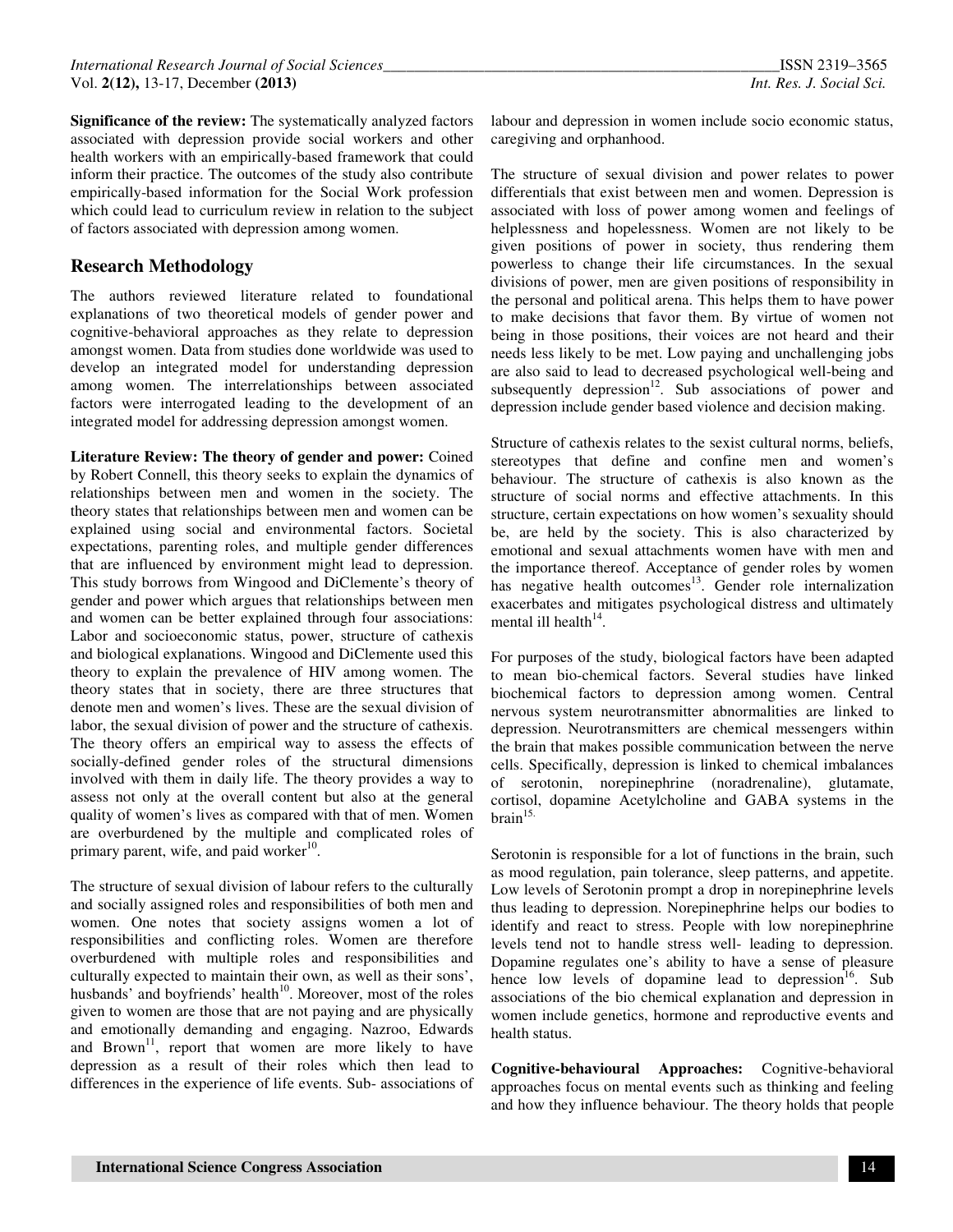are influenced by the interactions between their behaviour, thoughts, and environmental events. Proponents of this theory are Albert Bandura, Aaron Beck, Abert Ellis and Martin Seligman. They argue that faulty information processing, irrational thinking and distorted judgments affect behaviour negatively<sup>17</sup>. Beck's Negative Cognitive Triad further explains that depressed people experience a range of negative thoughts about themselves, the world, and the future.

Contributing to the theory, Nolen-Hoeskema et al<sup>18</sup>, states that women tend to ruminate about issues. For example if one had a negative experience, instead of just viewing it as one of those things and moving on, they over analyze the issue, find reasons for it, rehearse it over and over and thus re-live the negative

emotions associated with such an event and other past painful events. This then hinders one's healing process. In a nutshell, the theory suggests that the way women view and interpret stressful life events determine whether they will be depressed or not.

Coping mechanisms in women might also contribute to depression, especially that when women are depressed, they worry and ruminate, which worsens the issue. Women are also said to develop depression under relatively low stress levels as they have the tendency to blow the issues out of proportion. Piccinelli and Wilkinson<sup>16</sup> stated that psychological attributes and individual differences in coping skills play a role in depression in women.



**A Proposed Conceptual Model for Understanding Depression among Women**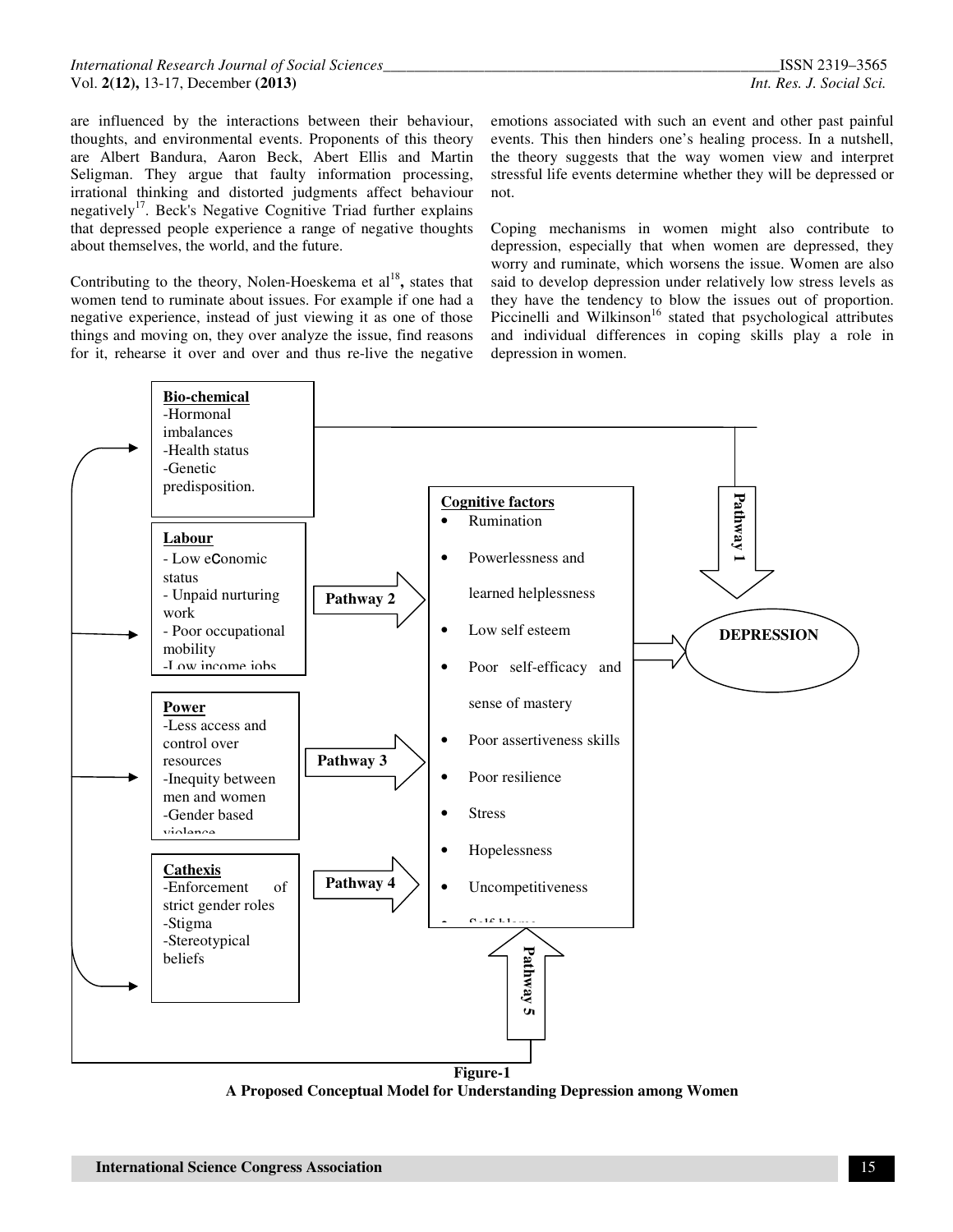#### **Results and Discussion**

**The Proposed Model:** This paper proposes a conceptual model of depression which links two integrated theories, being the structured theory of gender and power (structures of labour, power, cathexis, and bio chemical properties) and Cognitivebehavioral approaches. The model argues that even though biological predisposition can directly lead to depression, the broad socio-economic structural factors may not directly lead to depression; hence some mediating factors have to be considered. Cognitive-behavioral factors are mediators between the broad socio-economic structural factors and depression. Thus the model proposes five pathways to depression as stated below:

**Pathway 1: Bio-chemical Properties:** In this pathway, the biochemical properties are directly associated with depression. The bio chemical function of the reproductive and central nervous system such as hormonal imbalances and chemical balances are directly associated with bio-chemical depression even without interacting with other factors. Nazroo and Edwards<sup>11</sup> speculate that there is evidence from twin and family studies to the effect that genetic factors are operating in the genesis of depression and affective disorders $^{19}$ . The link between depression and hormonal and chemical imbalances is also supported by  $Affi<sup>15</sup>$ , who urges that depression is linked to chemical imbalances of serotonin, norepinephrine (noradrenaline), glutamate, cortisol, dopamine Acetylcholine and GABA systems in the brain.

**Pathway 2: Sexual division of labour, SES and cognitive**  factors: Factors related to sexual division of labour, socio economic status, low income jobs, unpaid nurturing work and poor occupational mobility lead to negative cognitive interpretations to lead to depression. Karasek and Theorell<sup>20</sup>, argue that many recent studies demonstrate that workers in jobs with high demands and low control tend to report greater depression and anxiety. When women constantly find themselves in disempowering positions as characterized by low socioeconomic status, they appraise themselves negatively, develop low self-esteem and feel they have no control over their situations. This then leads to depression.

**Pathway 3: Sexual division of power, Gender based violence, caregiving and cognitive factors:** Factors linked to sexual division of power, gender based violence, caregiving combine with cognitive factors to lead to depression<sup>21</sup>. In the social strata women appear to have less power and access to resources. They tend to stay in undesirable conditions to acquire the basic necessities of life. These undesirable conditions entail situations such as keeping an abusive partner and working under undesirable conditions. They become powerless and helpless in these situations. Moreover, these conditions instigate severe emotional, physical and psychosocial factors and serious consequences such as poor resilience, self-blame and disempowerment that bring about depression. McGrath, Keita, Stickland, et-al<sup>22</sup>, elucidate that both greater exposure to stressful life events and lack of coping resources (personal, social and economic) have been found to contribute to depression in women.

**Pathway 4: Structure of cathexis and cognitive factors:**  Factors related to how women perceive their relationships with men and significant others, interplay with cognitive factors to lead to depression. Furthermore, strict cultural norms and stereotypical beliefs influence women's gender identity. Internalizing such beliefs and norms can lead to poor assertiveness skills, low selfesteem and poor self-efficacy, hopelessness and depression. In addition, women who tend to disregard such norms and roles are stigmatized and isolated, compounding the issue further.

**Pathway 5: Bio-chemical, sexual division of labour, sexual division of power, structure of cathexis and cognitive factors:**  In this pathway, all the factors interact to lead to depression. All the four structures of the theory of gender and power interact together with cognitive factors and initiate depression. Genetic predisposition, hormonal imbalances, health status, low income jobs, unemployment, abusive relationships, strict cultural beliefs, inadequate opportunities in decision making and cognitive factors intermingle to lead to depression. Women experience emotion focused coping, external locus of control and learned helplessness that in turn brings about depression.

**Recommendations:** Governments should ensure that they develop health policies with are responsive to women. Such policies might ensure: i. Training of enough professionals on mental health and line Ministries. ii. Availability of responsive, integrated, comprehensive and linked social services. iii. Support for initiatives that aim to eradicate poverty. iv. Early identification and treatment of mental ill health, especially depression.

A multi-disciplinary approach to mental ill health has to be at play in designing treatment plans for consumers in all mental health centres. Treatment should include social based intervention (psychotherapy) as well as biological based intervention (medication). The treatment program should address the individual and family needs and the community and government should take responsibility for the treatment program.

The approach to addressing issues and support for people with mental ill health should reflect complexity, circular nature of causal variable and interconnectedness nature of factors contributing to depression. The issue should also be addressed from a multi sectorial perspective with families, NGOs, faith based organisations and different government ministries working together.

Programmes should be gender sensitive and gender specific as most factors disadvantaging women like poverty, low economic status, lack of involvement in decision making, gender in equality, gender based violence, teenage pregnancy and other related issues addressed by various policies are associated with depression among women. The paper also recommends that